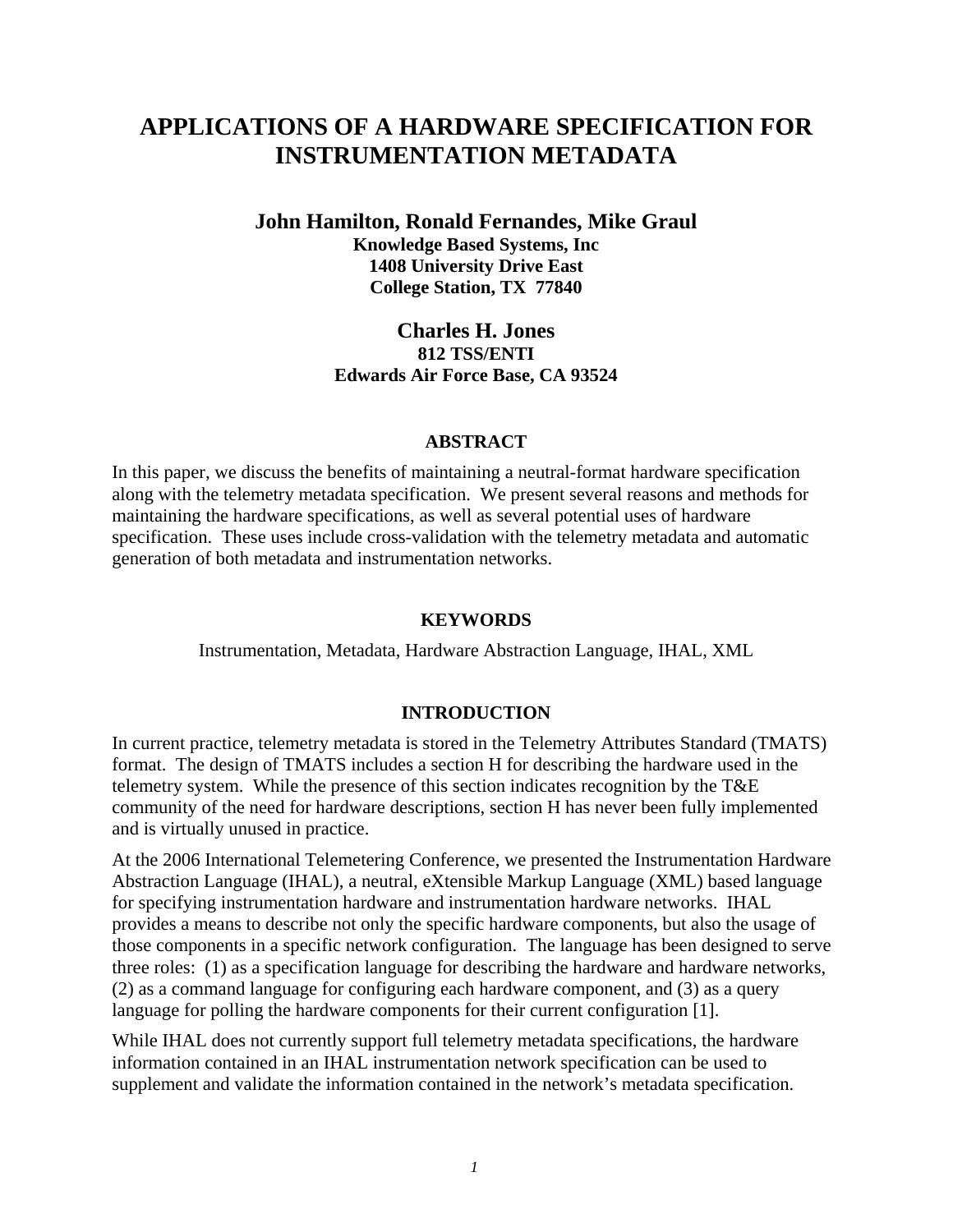This paper will explore various uses of a hardware specification in conjunction with a telemetry metadata specification. We will describe a way in which hardware specification constructs can be merged into an instrumentation metadata specification. We will also discuss various applications of hardware specifications including forensic analysis, mutual validation of the specifications, metadata generation, and identification of hardware alternatives.

## **INSTRUMENTATION SPECIFICATION AS METADATA**

One potential approach to utilizing an instrumentation specification is to view the instrumentation specification as metadata itself. Since every measurement is obtained from a specific combination of hardware, and the value of that measurement is dependent on the specific hardware settings, it is reasonable to view a pool-level description of the hardware capabilities and a use-level description of the hardware configuration as metadata describing the acquired data.

A telemetry metadata specification language could make use of a pool-level hardware description language to define a global list of the instrumentation hardware used in the system. Further, use-level network configuration specifications could be included to define the specific configuration of the hardware used to acquire the data. Finally, each measurement in the metadata specification could refer back to the specific hardware configuration used to acquire it via a simple reference to a unique identifier.

The physical storage of the hardware-enhanced metadata specification could take different forms. In one case, the instrumentation specifications could be stored in the same file as the traditional metadata, with the cross-references occurring between IDs in the same file. This approach is advantageous in that it keeps all of the metadata about a specific test together in one file, eliminating the possibility of one part of the metadata becoming separated from the other. The disadvantage of this approach is that it will increase the size of the file that must be transmitted and parsed by the various tools involved in the test process (instrumentation support systems, vendor software, hardware control units, etc).

A second approach to metadata storage is to keep the instrumentation specifications in a separate file from the traditional metadata. In this situation, the cross references between the measurements and the instruments would include a reference to the IHAL file as well as the specific ID within that file. This approach addresses the goal of minimizing the size of the file that must be managed by the various tools. However, it introduces the potential problem of the files becoming separated, or the cross-links becoming broken.

Finally, the two approaches to metadata storage could be combined. In this combined approach, the instrumentation and traditional metadata would be stored in the same file for the permanent record. However, various pieces of this combined file (e.g., just the instrumentation data or just the measurement data) could be extracted and fed to the tools on an as-needed basis. With this approach, the full metadata specification can be stored together for historical purposes. However, each tool (software or hardware) can be fed only the portion of the file relevant to its task, maintaining efficiency.

In any instrumentation metadata storage scenario, it would be useful to separately maintain a large collection of pool-level hardware specifications. This collection would include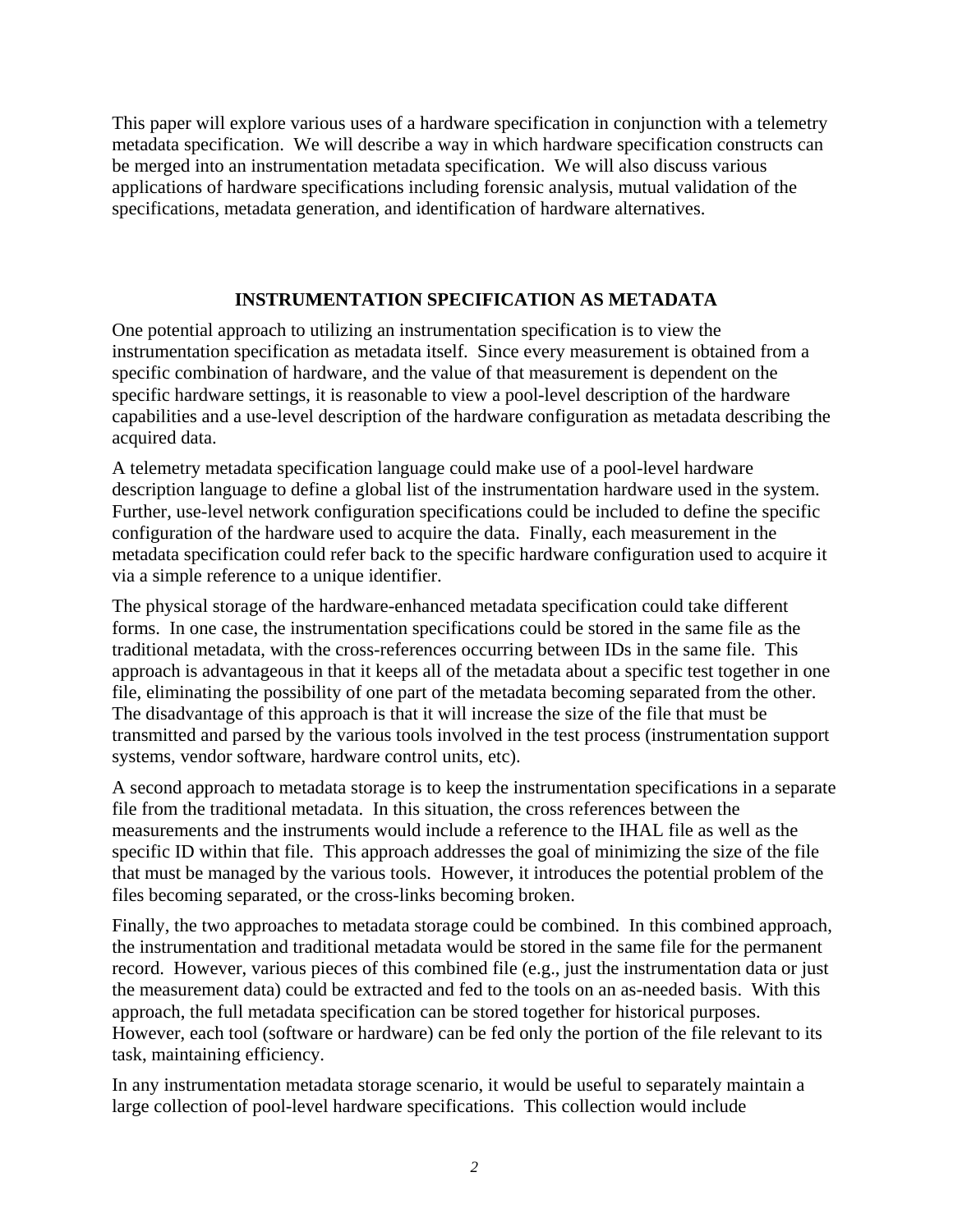specifications of all of the hardware available to the range, regardless of in which tests it is used. This library of instrumentation hardware descriptions could be used in the construction and design of future instrumentation networks, and could also be used for replacement hardware searches, which is described in more detail in a later section.

### **FORENSIC APPLICATIONS OF INSTRUMENTATION METADATA**

If the instrumentation specification is maintained along with the measurement metadata, the test engineers will have all of the information related to each measurement in a single location. This is especially useful for forensic applications, or when a test needs to be reimplemented or reexamined many years after the initial execution of the test.

For instance, imagine the situation where a particular measurement is observed to be outside of the expected range of values. With this hardware-enhanced metadata specification, the engineer can quickly find the exact hardware component(s) that may be malfunctioning or misscalibrated. In another situation, a subtle inconsistency in the acquired data may only be discovered years after the data was initially acquired. The enhanced metadata specification will contain all of the information necessary to reproduce the original test, either physically or in simulation.

The presence of a hardware specification that is linked to the metadata specification would also aid in locating data. Software tools could be implemented that allow searching across the hardware specification and returning the data associated with the hardware search results. For example, the user could search for the usage of a data acquisition unit (DAU) that meets certain requirements, and then be able to immediately see the data acquired by that DAU.

Finally, when data are missing or appear to be missing, the hardware specification can be used to determine the cause. From the hardware specification, it would be easy to determine whether the hardware necessary to capture the data were present and, if so, whether it was correctly configured to capture that data. Thus, the hardware specification linked to the metadata makes it possible to determine if the source of missing data is a hardware configuration problem, or a lost data problem.

#### **INSTRUMENTATION AND METADATA VALIDATION**

Regardless of whether or not the instrumentation specification is viewed as metadata, an instrumentation specification and a measurement metadata specification can be used to validate each other. As mentioned previously, the values and availability of the recorded measurements are heavily dependent on the hardware used to acquire them. With this relationship in mind, a set of validation rules could be developed to determine whether a specific hardware configuration is compatible with a specific metadata specification, and vice versa. These rules could then be used by a simple rule-based "expert system" to automate the validation process. Over time, the rule set could be extended and refined, resulting in an increasingly better automatic validator. A number of implementations of expert systems are already available, including CLIPS for C/C++ [2] and JESS for JAVA [3].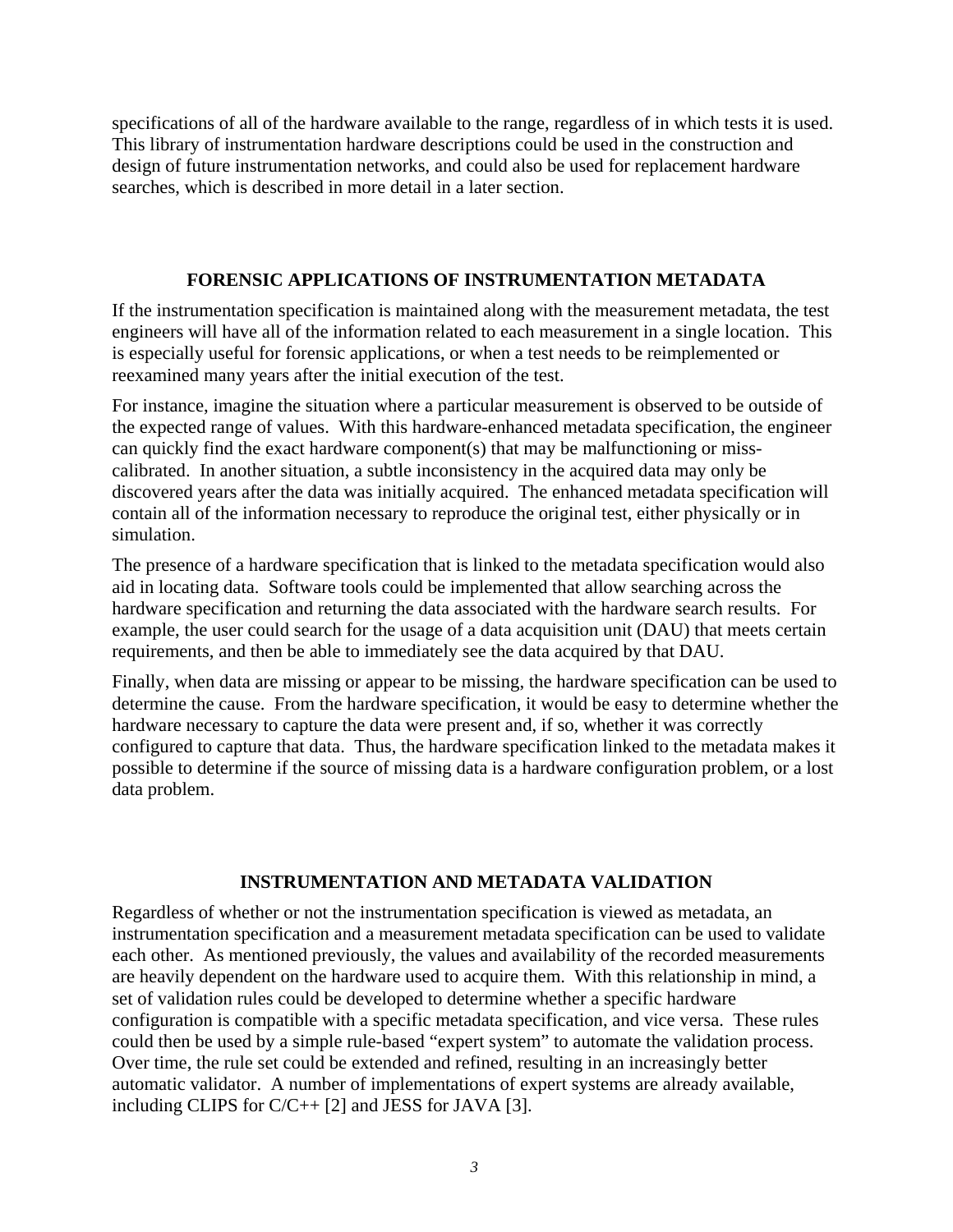Some initial validation rule ideas follow:

- Does the instrumentation system contain the necessary number and type of instruments and sensors to acquire the data? (a temperature measurement needs a thermocouple, a strain measurement needs a strain gauge and an input card that has bridged input, etc.)
- Are the instruments configured to acquire the data at the desired sample rate and desired units?
- Are the instruments configured to acquire the data at the desired resolution?
- Are the instruments configured to acquire the data within the desired range of values?
- Is the DAU configured to output the data in the appropriate format (PAM, PCM, NRZ-L, etc)?

## **INSTRUMENTATION AND METADATA GENERATION**

Just as an instrumentation specification and a metadata specification can be used to validate each other, so can one be used to generate the other. A fully specified instrumentation configuration can be used to infer a partial, "first-cut" telemetry metadata specification. Conversely, a full telemetry metadata specification can be used to generate a valid instrumentation configuration. Similarly, a specification of one can be used to help "fill in the blanks" of a partial specification of the other.

Given a complete instrumentation specification, one can infer a certain amount of telemetry metadata. The types of metadata that can be inferred from the hardware include:

- **Number and types of measurands**: Based on the number and types of transducers and signal conditioning cards, it is a trivial matter to infer the number and types (temperature, strain, etc) of measurands in the input stream.
- **Basic format of the output stream:** From the DAU's configuration, one can obtain the type of output stream (PCM, PAM, etc.) and the format (NRZ-L, etc.).
- **Sample rate of the measurands:** Similarly, the sample rate of each measurand can be extracted from the configuration of the data acquisition hardware components.
- **Resolution of the measurands:** The bit depth of each measurand can be obtained by examining the type and configuration of the instrumentation hardware.

From this inferred information, a first-cut telemetry metadata file could be automatically generated that specifies the measurands, and their output format. More detailed information about the output format (assignment of measurands to PCM frames, for example) could be guessed by the automated system. The job of the engineer would then be to simply rearrange the output format as desired and fill in the information that could not be inferred.

Similarly, given a complete metadata specification and some knowledge of available hardware, an instrumentation network can be constructed. The knowledge of available hardware could be stored in a library of pool-level instrumentation hardware descriptions. Then, software could be written to automatically construct a valid instrumentation network for the metadata specification.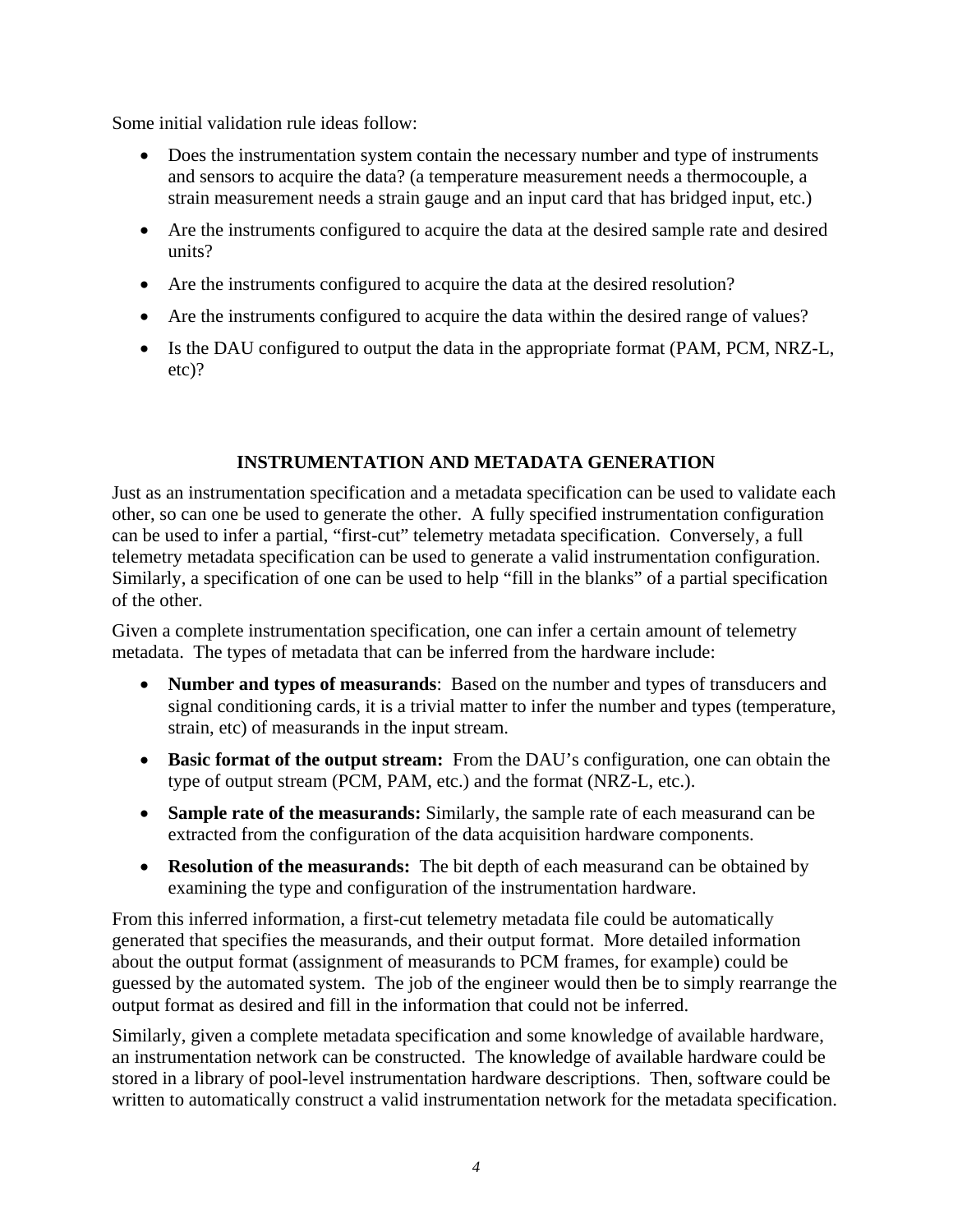Using the same rules used to validate a hardware configuration against a metadata specification, the software could infer the correct number and types of transducers, signal conditioning cards, and DAUs. The same rules could also be used to infer the correct hardware settings in many cases. Further, if there is a neutral specification of available hardware available from various vendors (e.g. in the IHAL instrument pool), the software system could suggest specific hardware models to use in the instrumentation network. Such suggestions would make it easy for engineers to compare similar hardware made by different vendors.

While a complete generation will rarely, if ever, be possible, a partial generation could still save the test engineer much time and effort. In this same manner, if a partial specification is given of the metadata/hardware, the presence of a hardware/metadata specification can be used to automatically generate the missing information, using the same approaches discussed.

#### **IDENTIFICATION OF REPLACEMENT HARDWARE**

Since a hardware specification language such as IHAL can describe both the pool-level capabilities of instrumentation hardware as well as the use-level configuration of a specific instrument, such a specification could be used to find replacements for instrumentation hardware. If a particular instrument is configured and used in a network, the available pool-level specifications could be searched to find other hardware that is capable of being configured and used in the same way. An automated tool could be used at design-time to identify several instruments capable of meeting a given requirement, and then choose the least costly or most readily-available one. Similarly, this capability could be used to automatically find replacements for faulty instruments among those available in the range's inventory.

The ability to automatically find replacement hardware could be especially useful in the situation where a test must be reexecuted at a later date. This retest could occur many years later, when the original hardware is no longer available. By comparing the original hardware configuration with a formal specification of currently available hardware, an automated system could suggest modern replacements for the instruments that are no longer available.

#### **FUTURE ARCHITECTURE**

The integrated Network Enhanced Telemetry (iNET) community is currently developing the next-generation standard for describing instrumentation metadata. Designed to eventually replace TMATS, the new XML-based standard will have a broader scope and be used for describing the instrumentation system, the telemetry data, and the constraints placed on the data. However, it is not currently planned for the new metadata specification language to include constructs for specifying the hardware used in the instrumentation system [4]. Regardless of the form taken by future T&E metadata specifications, the hardware specification can still support this information in the ways described in this paper. It will simply be a matter of adapting the software tools that use the metadata and hardware specifications to make use of the syntactic and semantic changes. In fact, an XML-based metadata specification would be more compatible with an XML-based hardware specification such as IHAL.